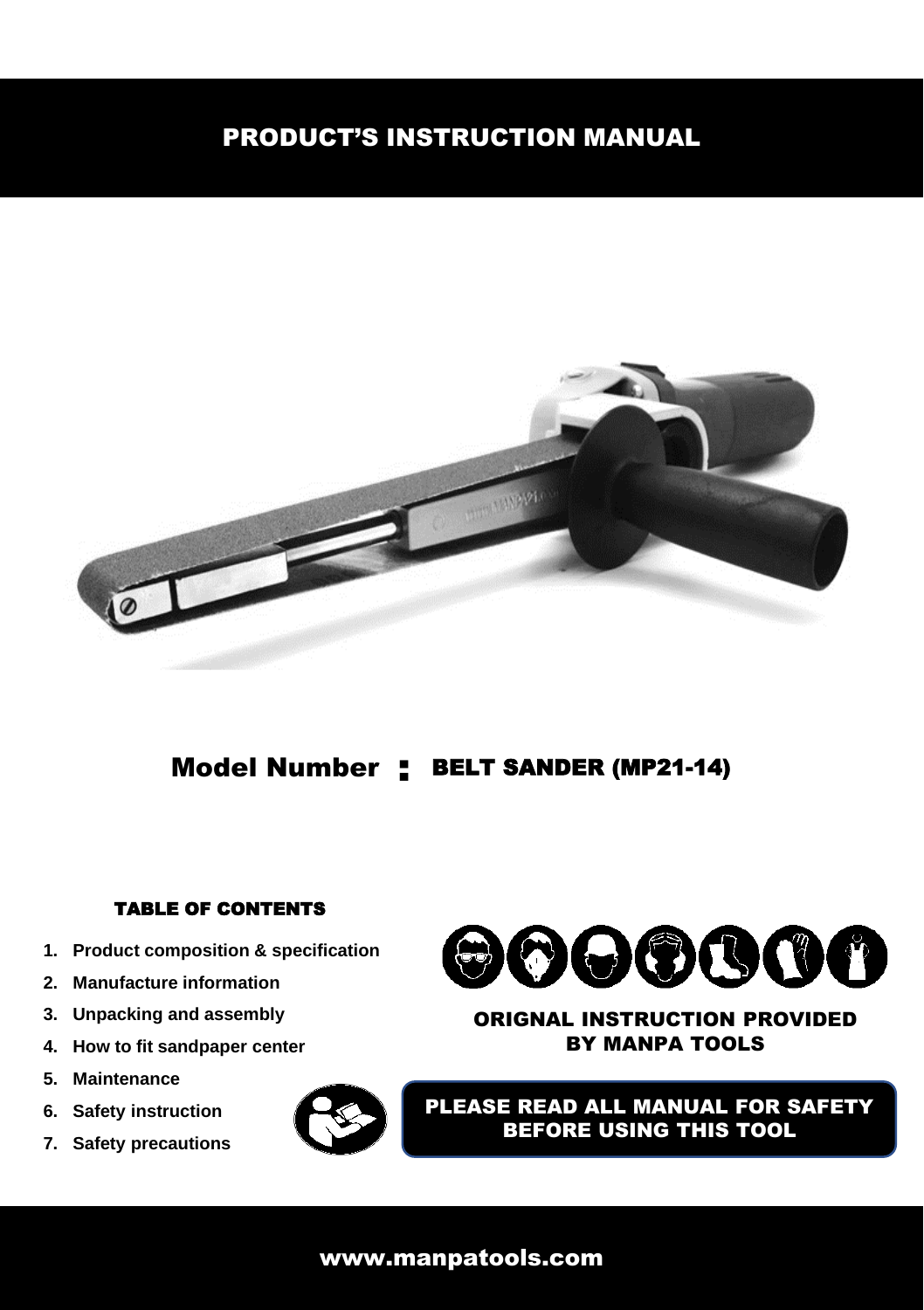

Note : text, diagrams and data are correct at time of printing. In the interests of continuous improvement of our products, technical specifications are subject to alteration without prior notice

#### **TECHNICAL SPECIFICATIONS :**

**Max. diameter :** 15 mm @ front drive roller **Max. depth :** 300 mm **Max. RPM :** 26,400 rpm @ extension spindle **Power :** 630 ~750 Watt

**Bore size :** M10, M14, 5/8"-11(option) **Weight :** 1.1 Kg (without angle grinder) **Overall Length :** 300 mm **Working width :** 30 mm **Sandpaper width :** 30 mm **Sandpaper Hardness :** #40

**Model :** MP21-14

## **2. Manufacture information**

- Manufacturer : Manpatools Corporation
- Country of manufacture : Made in Republic of korea
- Address : 700-20 Manse-ro, Yangseong-myeon, Anseong, Gyeonggi-do, Korea
- Telephone : (Tel) +82-31-676-9212 (Phone) +82-10-8777-5735
- Website : www.manpatools.com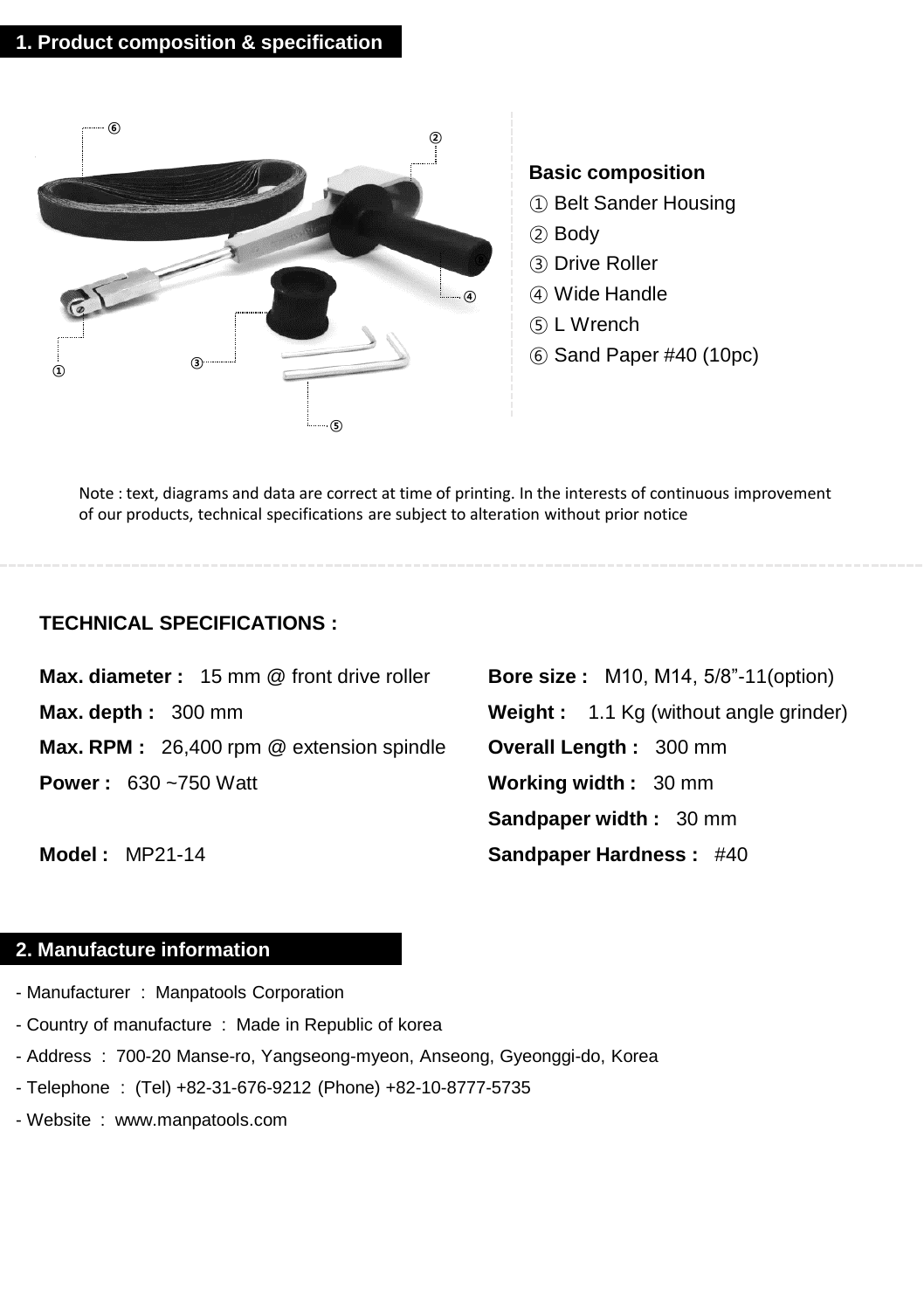#### **3. Unpacking and assembly**





First, the roller is attached to angle grinder.



Attach the body to the grinder. (Make sure no gap in between)

Please prepare a Belt sander and angle grinder Grinder. Only Bosch or Makita can be installed.



Adjust preferred angle(15-30°). and fasten the body bolt with L wrench.





Sand paper is installed properly as shown in the picture above.



Don't tighten the fixing bolt. Just check it doesn't loosen.



First, Put the sandpaper on the drive roller. Attach the sandpaper while pressing down on the housing.



Attach the handle to the handle mounting area.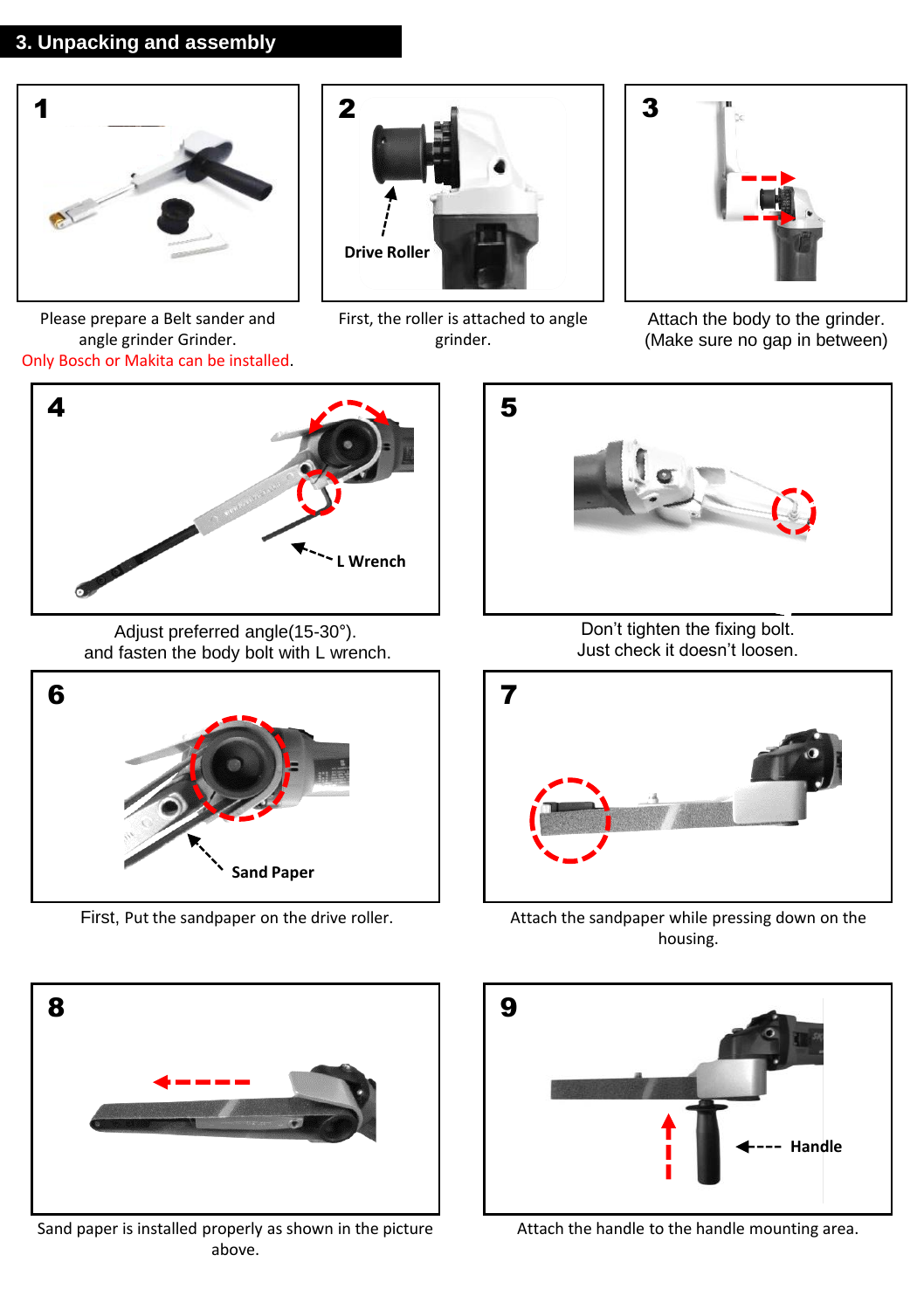#### **4. How to fit sandpaper center**



In order to fit center of sand paper, the Housing and Control bolt(right side) need to be adjusted with delicate. After putting sand paper, prepare 3.5mm L wrench and clear the control bolt if it is dirty. and follow below instructions.

- Prepare 3.5mm L wrench.
- Use a wrench to tighten the bolts and loosen them as seen in Image 1
- If upper bolt is tightened, sand paper goes to Left. as seen in Image 2.
- If bottom bolt is tightened, it goes to Right as seen in Image 3.
- After fixing the center, check all bolts are tightened exactly.

**WARNING : When fitting center of sand paper, you must use the genuine sand paper manufactured by Manpatools. Sand paper in the market have different regulations that working without properly installing may result in an accident**.

## **5. Maintenance**

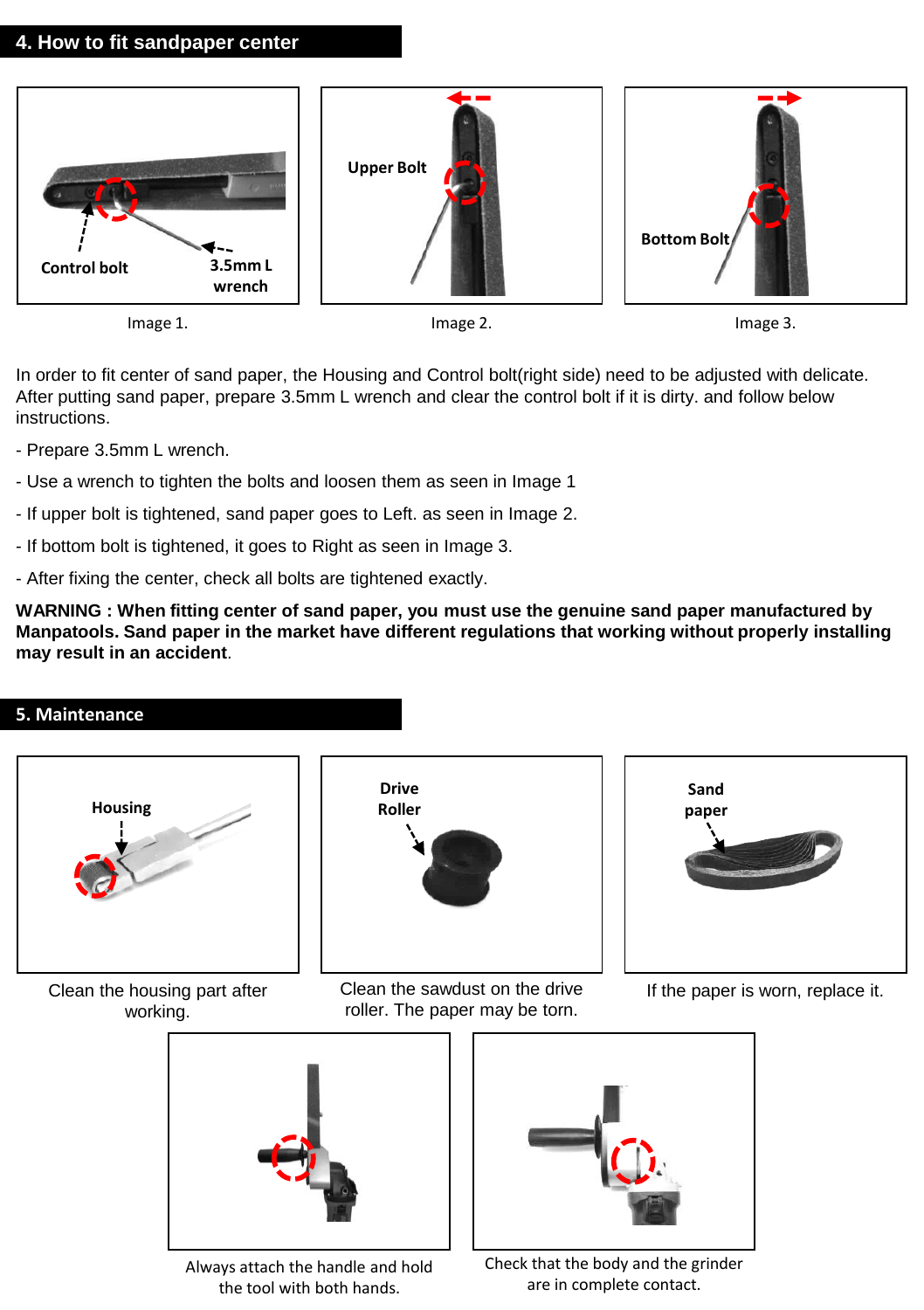#### **6. Safety instruction**

Use of Belt sander is recommended by someone at least 18 years old or older with the experience of using grinder in woodcraft or woodcarving industry.

Also, always follow the safety precautions during use. If you never used a grinder, we recommend that you receive instructions and safety training from someone that can handle grinder proficiently.

a. Before supplying power, ensure that the on/off switch is in the OFF position and check if bolts in each part are securely fixed, and the belt safety cover and handles are installed properly. Hold the handle on the body with the left hand, hold the grinder with the right hand, and supply power while holding it safely with both hands.

b. When the power is turned on, the power is delivered from drive roller to vertical gear where the sand paper is rotating. After it starts to operate, check if sand paper delivers power properly, and begin sanding by getting the paper close to the surface of wood.

c. Check for any debris likes pebbles or sand on wood and remove during work. Also, be careful with kickback.

d. During operation, if the tool is forcibly used, the sand paper may be worn easily. Work safely by giving enough time for the tool to sand the wood.

e. When done with work or pausing, turn the power off and hold the grinder with both hands until the residual rotation finishes. Put it down when it completely stops.

f. Always unplug when not working.

#### **WARNING : Read the product guide provided with the product, and follow all precautions. Please do not discard the product guide but keep it.**



▶Always wear safety goggles or safety glasses with side shields. Use a dust mask for dusty operations, and wear hearing protection if you'll be using the tool for an extended period of time.

▶Dress right, and remember that looks don't count. No loose-fitting clothing, no neckties, no jewelry, no dangling objects of any kind. Long hair must be tied back out of your way. Non-slip footwear is recommended.

- ▶Never use power tools if you are tired, sick, distracted, or under the influence of drugs or alcohol.
- ▶Make sure your work area is neat and clean and free of any debris that might get in your way or be ignited
- ▶Before you work, make sure appropriate, secure work with a clamp or vise to keep it from slipping.
- ▶ Before you plug in any power tool, make sure the power switch is off.
- ▶ Be sure all appropriate quards are in place and working.
- ▶Always turn off and unplug the tool before you make any adjustments or change accessories.
- ▶Never use any accessory except those specifically supplied or recommended by the manufacturer.
- ▶Never use power tools in wet or damp conditions.
- ▶Never use a tool that is damaged or malfunctioning in any way.
- ▶Make sure cutters are clean, sharp and securely in place. Never use bent, broken, or warped cutters.
- ▶Never rush what you are doing. Always pay close attention. Don't let anything distract you. Think ahead.

▶When using hand-held power tools, always keep a firm grip with both hands. Losing control creates a hazardous situation.

- ▶Always use the right tool for the right job. No substitutions allowed.
- ▶Always unplug, clean and store the tool in a safe, dry place.

▶Make sure that the cutter blade or the belt is not in direct contact with the user. Contact may lead to serious iniury.

▶Please be aware that the cutter can generate rebound force (quick back) due to its rotation direction.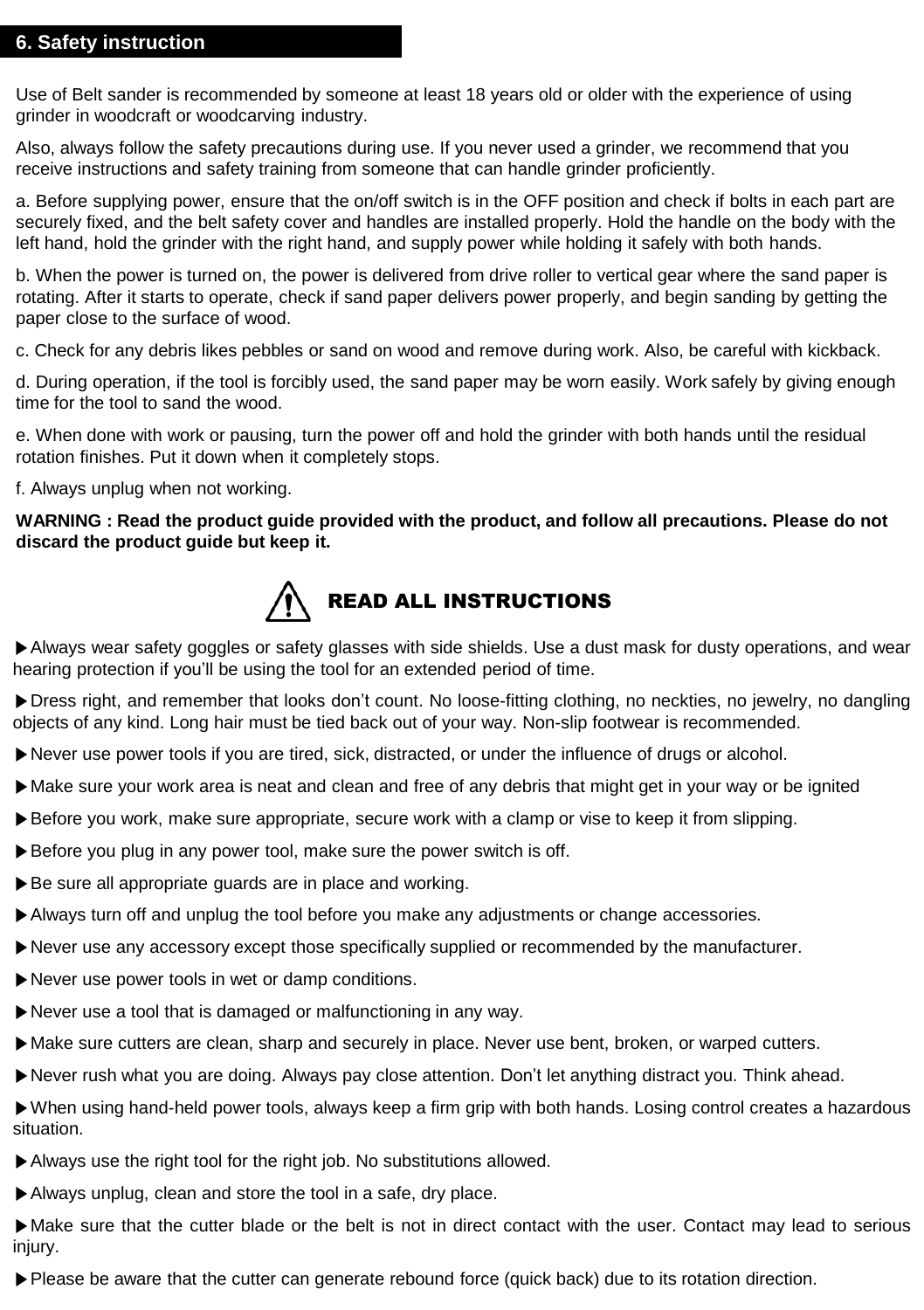#### **7. Safety precautions**

Please read and understand all safety precautions, instructions, explanations and specifications provided with this product thoroughly for safe work and accident prevention.

- a. Work area safety user loses control of the tool due to kickback, and it jumps up or cuts any
- Always keep the light in work area bright.
- Always keep the work area well ventilated.
- Do not work in the environment with explosion hazard.
- Restrict access of people near the work area.



b. Electrical appliance safety

- When using electric tools, clean off any debris in the socket, and check for any damages on the wire. If any damage is discovered, replace the wire and use.

- Do not modify electric tool, and work safety according to the instructions provided by the electric tool.

- Do not expose electric tool to rain or wet environment, and do not use if exposed. It may result in accident due to electric shock.

Always unplug when inspecting or not using electric tool.

c. Personal safety

- When working, wear all safety equipment such as mask, goggles, gloves and safety clothing. Safety equipment can protect the body and reduce damage from any possible accident.

- When working, fasten the woodwork. securely so it doesn't shake or fall.
- When inspecting or transporting the tool, always unplug.

- Always use the tool carefully and safely at the best condition. Stop operation if you feel tired or under the influence of alcohol or drug. Resume after getting enough rest.

- Be careful not to get the body in contact with the blade or belt. It may result in severe injury.
- Do not leave the tool unattended while rotating.
- Do not become careless once you become familiar with the tool. Carelessness may lead to another accident.
- After work, always clean the tool and the work area.

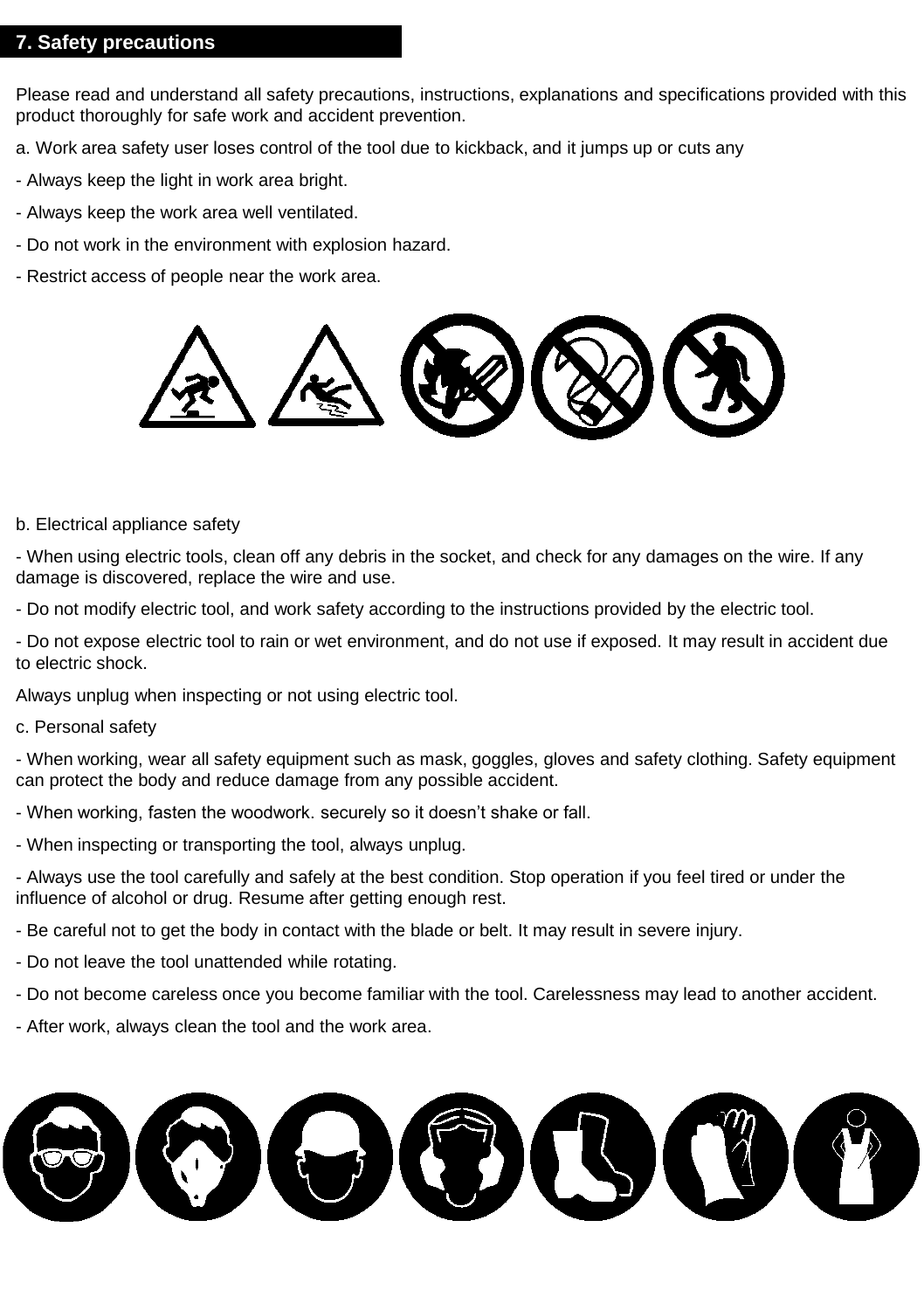d. Safety matters about tools.

- Please maintain the rotation speed at above 11000RPM. If the rotation speed is lowered, the surface of wood may not be smooth, and may bear too much load.

- Do not remove any safety devices or parts installed on product, but use them together. It can prevent any sudden accidents and protect your body.

- In case of any abnormality while using the product, stop immediately and inspect the product. If repair is needed, inquire qualified personnel or designated repair shops.

- If consumables are worn out or parts are broken, please use authentic parts.